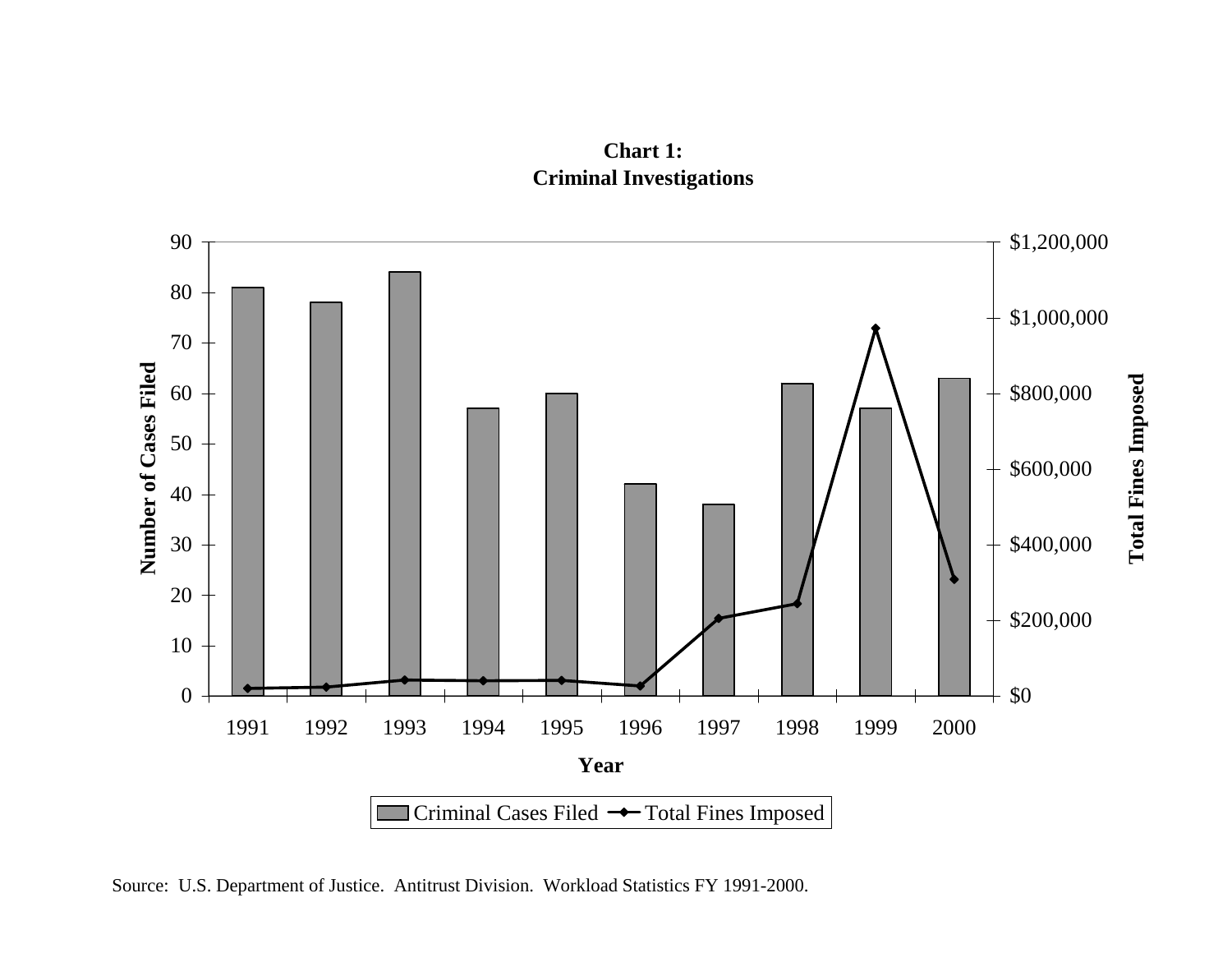



Source: U.S. Department of Justice. Antitrust Division. Workload Statistics FY 1991-2000.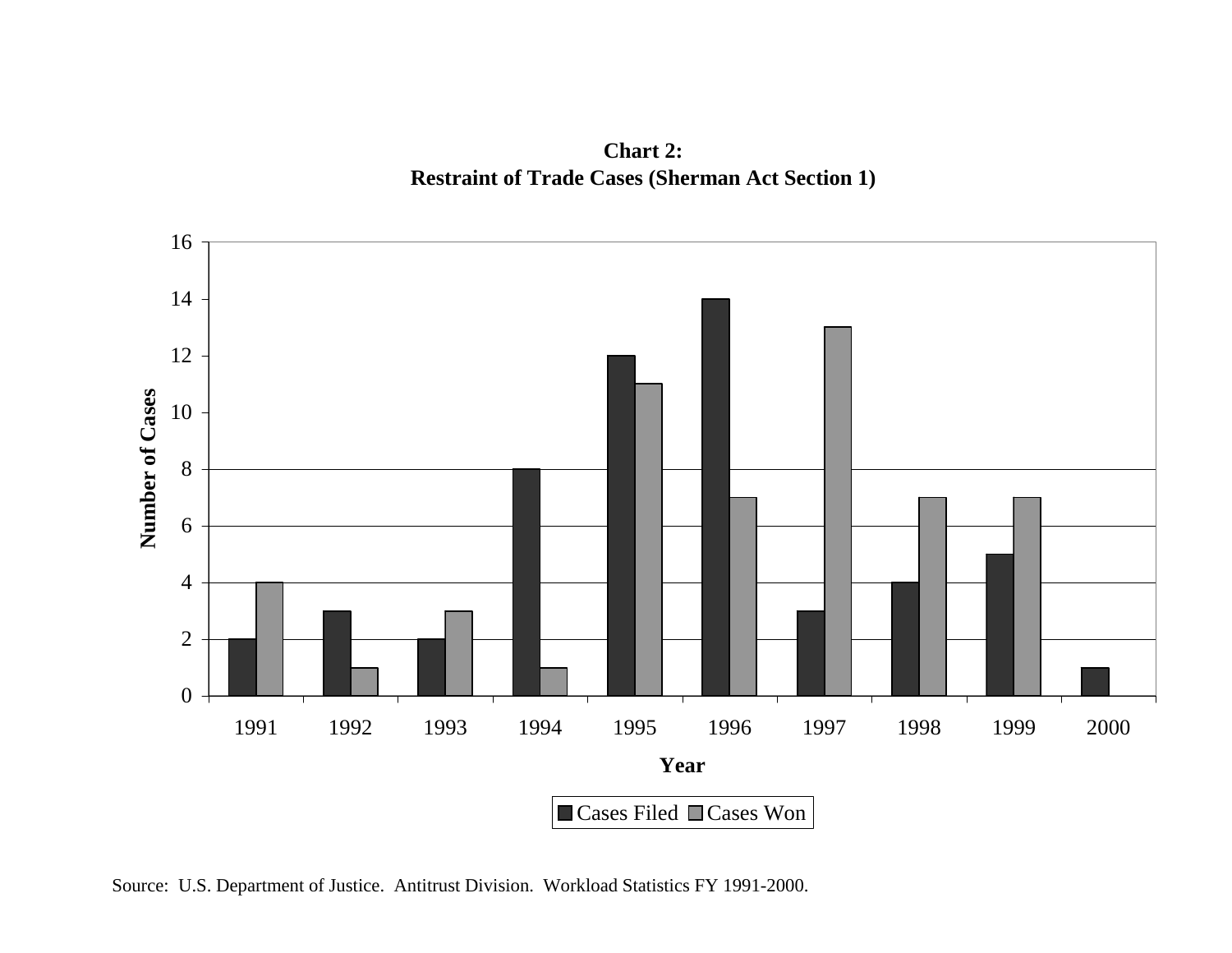



Source: U.S. Department of Justice. Antitrust Division. Workload Statistics FY 1991-2000.